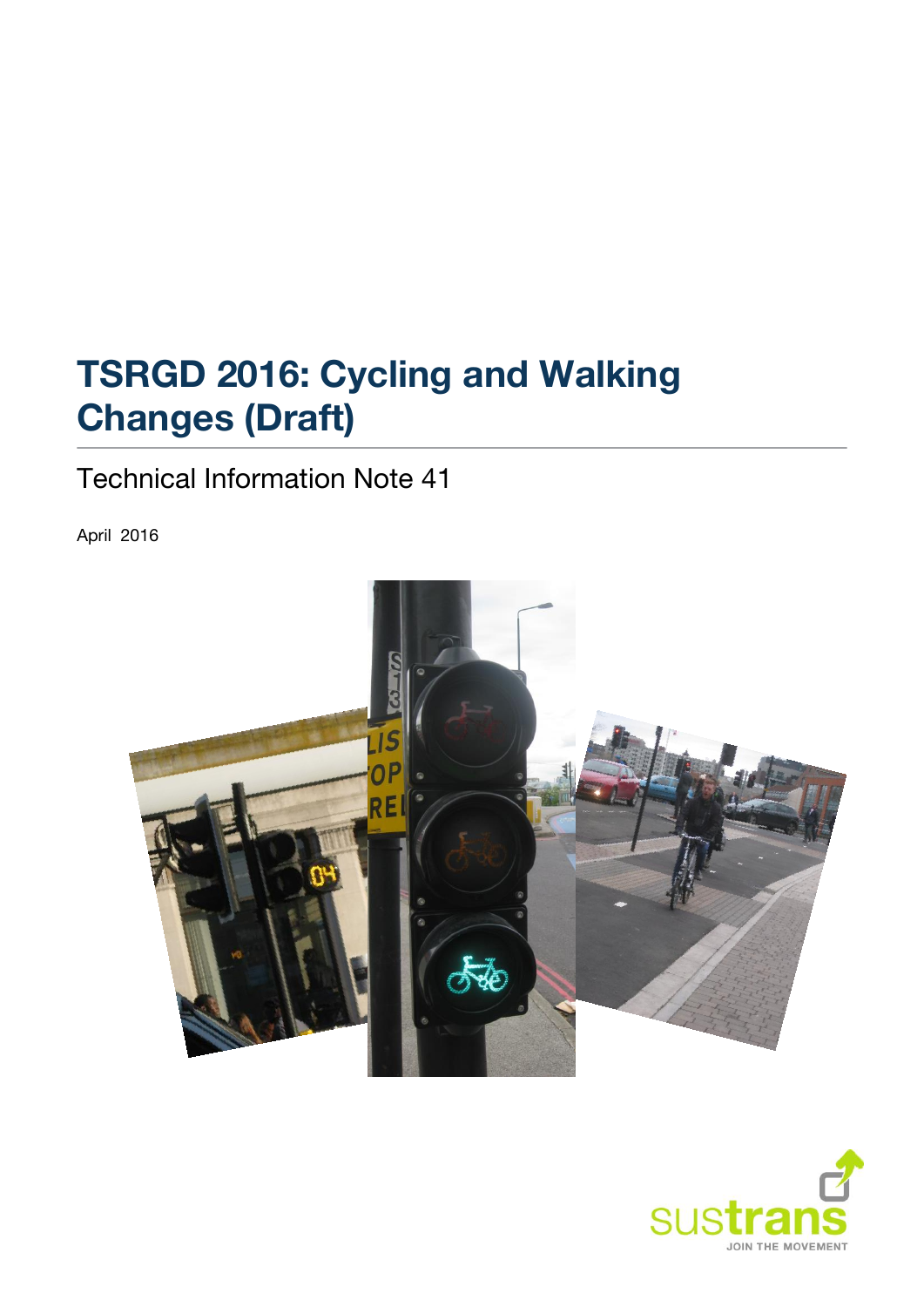#### **About Sustrans**

Sustrans makes smarter travel choices possible, desirable and inevitable. We're a leading UK charity enabling people to travel by foot, bike or public transport for more of the journeys we make every day. We work with families, communities, policy-makers and partner organisations so that people are able to choose healthier, cleaner and cheaper journeys, with better places and spaces to move through and live in.

It's time we all began making smarter travel choices. Make your move and support Sustrans today. [www.sustrans.org.uk](http://www.sustrans.org.uk/)

Head Office Sustrans 2 Cathedral Square College Green Bristol BS1 5DD

© Sustrans April 2016 Registered Charity No. 326550 (England and Wales) SC039263 (Scotland) VAT Registration No. 416740656

| Report number:    | <b>TIN41</b>        |  |
|-------------------|---------------------|--|
| Revision number:  |                     |  |
| Purpose of issue: | Draft               |  |
| Date issued:      | 22 April 2016       |  |
| Author:           | <b>Tony Russell</b> |  |
| Checked:          | <b>Will Haynes</b>  |  |
|                   |                     |  |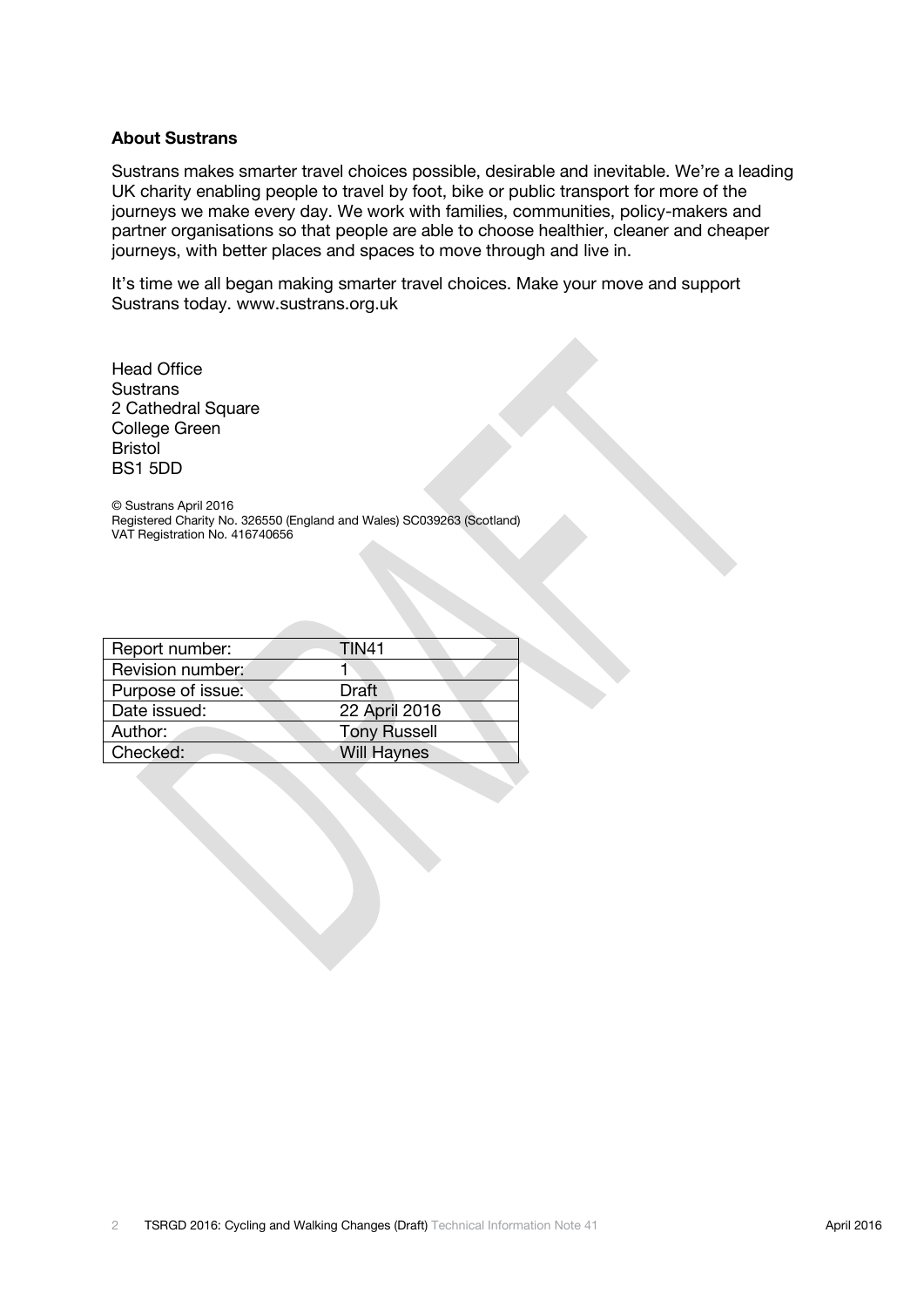### **1. Introduction**

This note summarises the key changes in the revised Traffic Signs Regulations and General Directions (TSRGD) 2016<sup>1</sup> that affect cycling and walking. It has been compiled from an initial reading of the document but at this early stage it is likely that there are some omissions and it should be regarded as work in progress; we invite comments, suggestions, questions, insights and feedback $2$ .

In addition, DfT have indicated that they will be providing some accompanying advice and there will be an update of the Traffic Signs Manual in due course.

The note will therefore be updated as required to provide a more complete picture of these changes.

The main body of this note summarises the key changes, whilst the Appendix lists the detailed changes including the relevant sections of TSRGD 2016.



### **2. Structure of document**

TSRGD 2016 has a very different structure to previously. At the outset of the Traffic Signs Review (which started in 2009) a key aim was to make the TSRGD document easier for the non-technical reader to navigate, in order to support local communities in discussions relating to signing. It has therefore undergone a substantial change in its approach.

As with previous versions, the reader can be expected to start at the diagram that they want to use and then be navigated to the relevant notes. Where there are notes that relate to a particular sign the table containing the diagram should list these notes so that the reader knows to locate and read them. This is the case with the previous TSRGD, where each diagram is followed by a table referencing relevant regulations and directions and

permitted variants. However, in some instances navigation within the new structure is slightly different.

To take an example from the new structure: Zebra crossing Diag 1001.4 is Item 52 in Part 2 of Schedule 14. It is now permitted to use this across a cycle track without zig-zags or Belisha beacons, ref paragraph 25 of Part 1; however, this is not referenced from the diagram and so may be less easy to locate.



<sup>1</sup> [http://www.legislation.gov.uk/uksi/2016/362/made](file:///C:/Users/will.haynes/AppData/Local/Microsoft/Windows/Temporary%20Internet%20Files/Content.Outlook/T6UI9B64/UrlBlockedError.aspx)

 $\overline{a}$ 

<sup>2</sup> Please send feedback to designandconstruction@sustrans.org.uk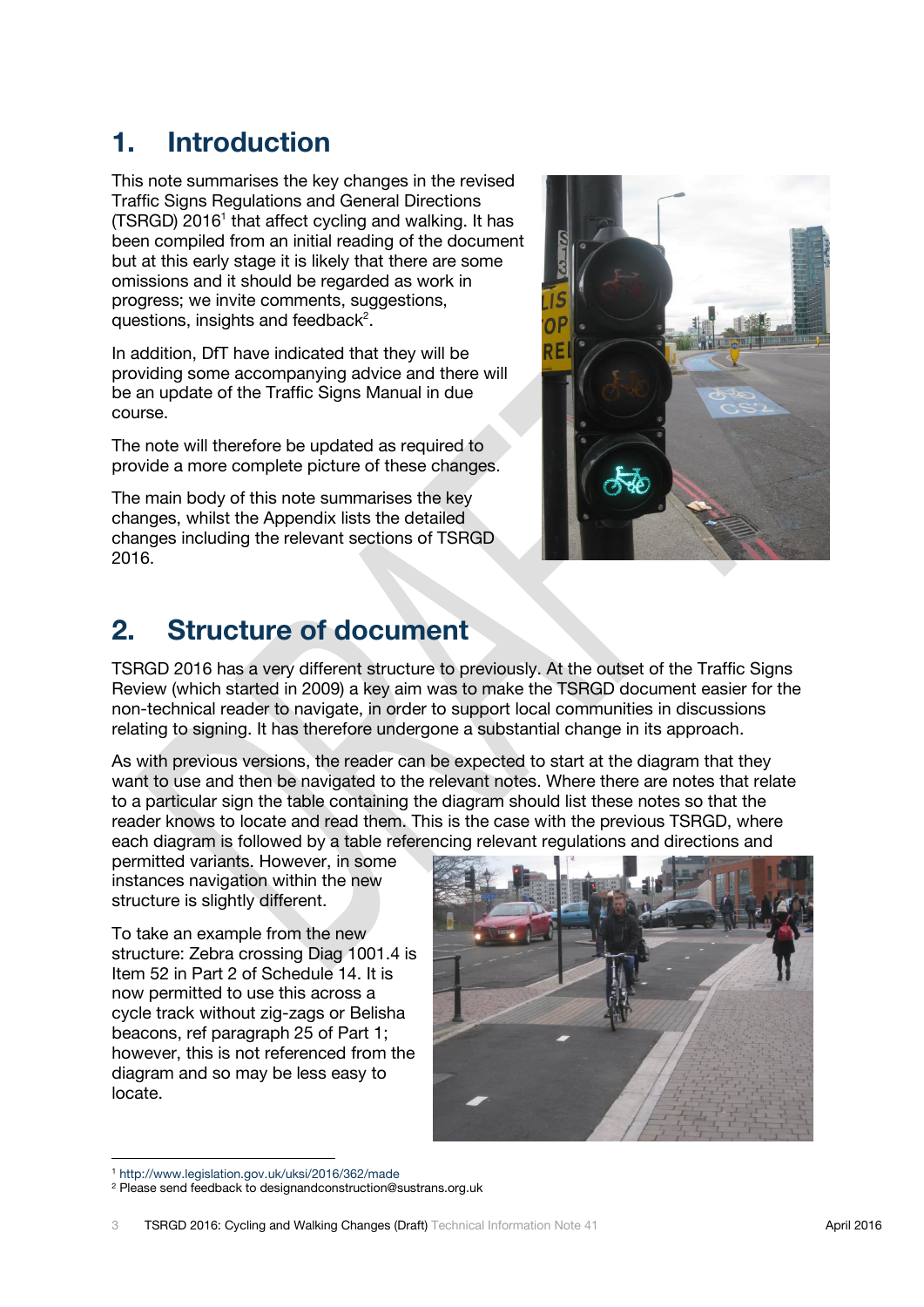### **3. General comments**

These regulations extend to the whole of Great Britain. Provision about the school crossing patrol sign extends only to England and Wales.

The ordering of the signs has changed, though the numbering system is largely retained, so they are not in numerical order.

Some changes were already covered by amendments made since 2002, as well as some special directions that applied only in England. The detailed notes in the Appendix compare the 2016 version with the 2002 version, so some are amendments that have been

incorporated already.

Pelican crossings have been removed from TSRGD, although there is a transition period during which the existing regulations apply.



#### **4. Key measures included**

This section lists the highlights of the changes. They were included in earlier consultation drafts and in some cases have already been implemented on a trial basis with special authorisation:

- Parallel pedestrian / cycle crossing
- Zebra crossing of cycle track
- Zig-zag markings can be up to 2m from kerb, to accommodate cycle lane
- Low level cycle signals / red cycle signal / early start for cyclists
- No entry except cyclists (and buses) allowed
- Mandatory with flow cycle lane no longer needs Traffic Order



• Surface markings on cycle routes: local highway authorities can make free use of route numbers, cycle logos and arrows

- More flexibility when designing 20mph Zones
- ASLs: more design options; cyclists allowed to cross first stop line; can use ASLs at signalled crossings as well as junctions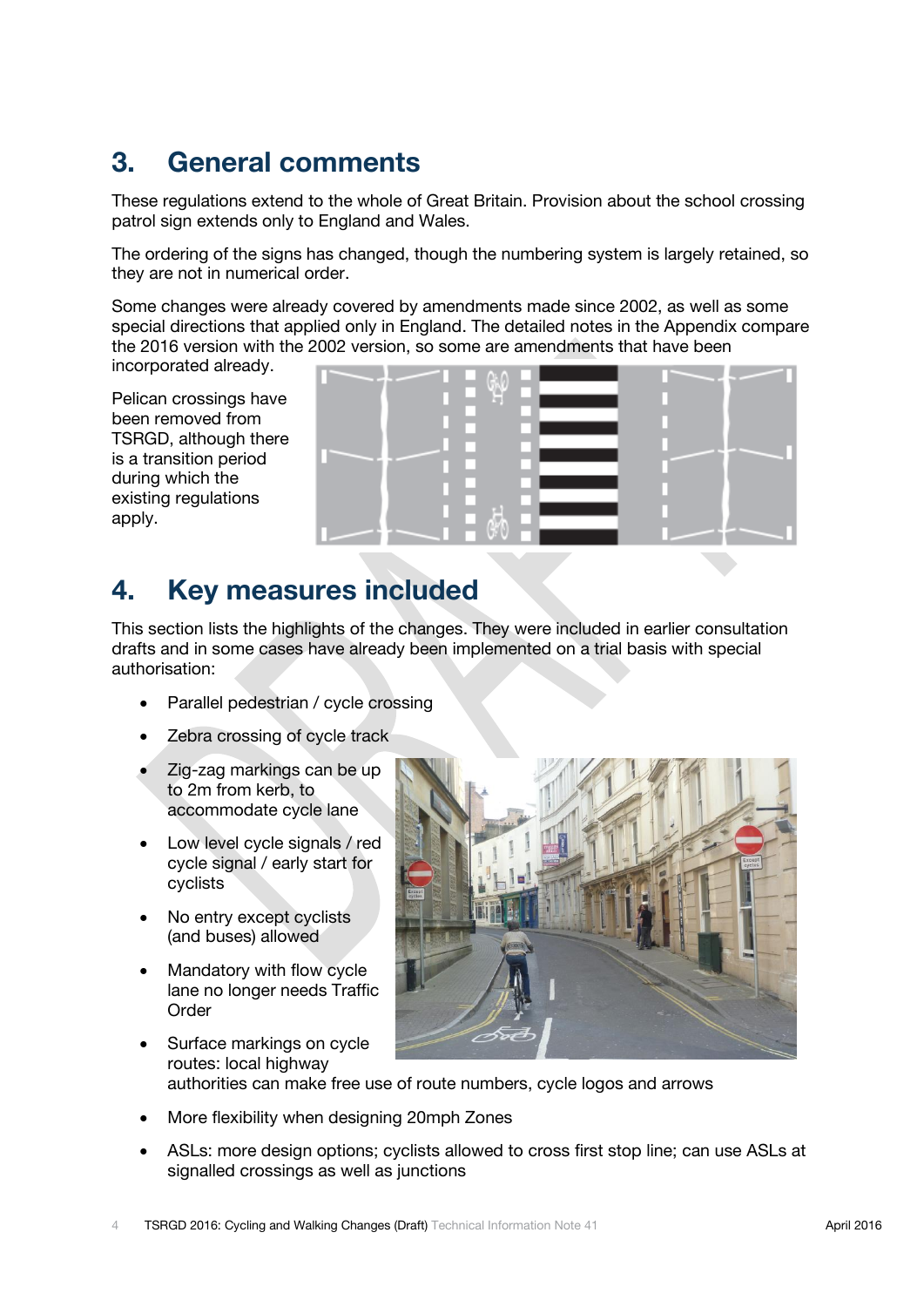- Elephant footprints at signals
- Countdown timers for pedestrians at signals
- More flexible system for direction signing for cyclists, including use of times, symbols, number patch colours, multiple route numbers
- More flexible system for direction signing for pedestrians and equestrians, including use of times, sign colours, route name, symbols, numbering equestrian routes
- Map type signs for cyclists permitted



#### **5. Key measures not included**

A number of measures were included in earlier consultation drafts or presentations by DfT but do not appear to have made it into the final version:

- No reference to Cycle Streets; these were referred to in general terms in the original consultation but it has always been unclear as to whether anything specific was proposed.
- There is no reference to part width ASLs, which can be useful in various situations.
- There has been rather less change in the need for Traffic Orders than was proposed in the consultation draft; it would appear that this has only been relaxed with regard to with flow mandatory cycle lanes. This was anticipated in the Government response to this proposal (in November 2014) which stated that; "it has come to light during the consultation that there are some technical difficulties in removing the TOs for these regulatory signs. We are working within the tight programme to deliver the revised TSRGD to resolve these issues."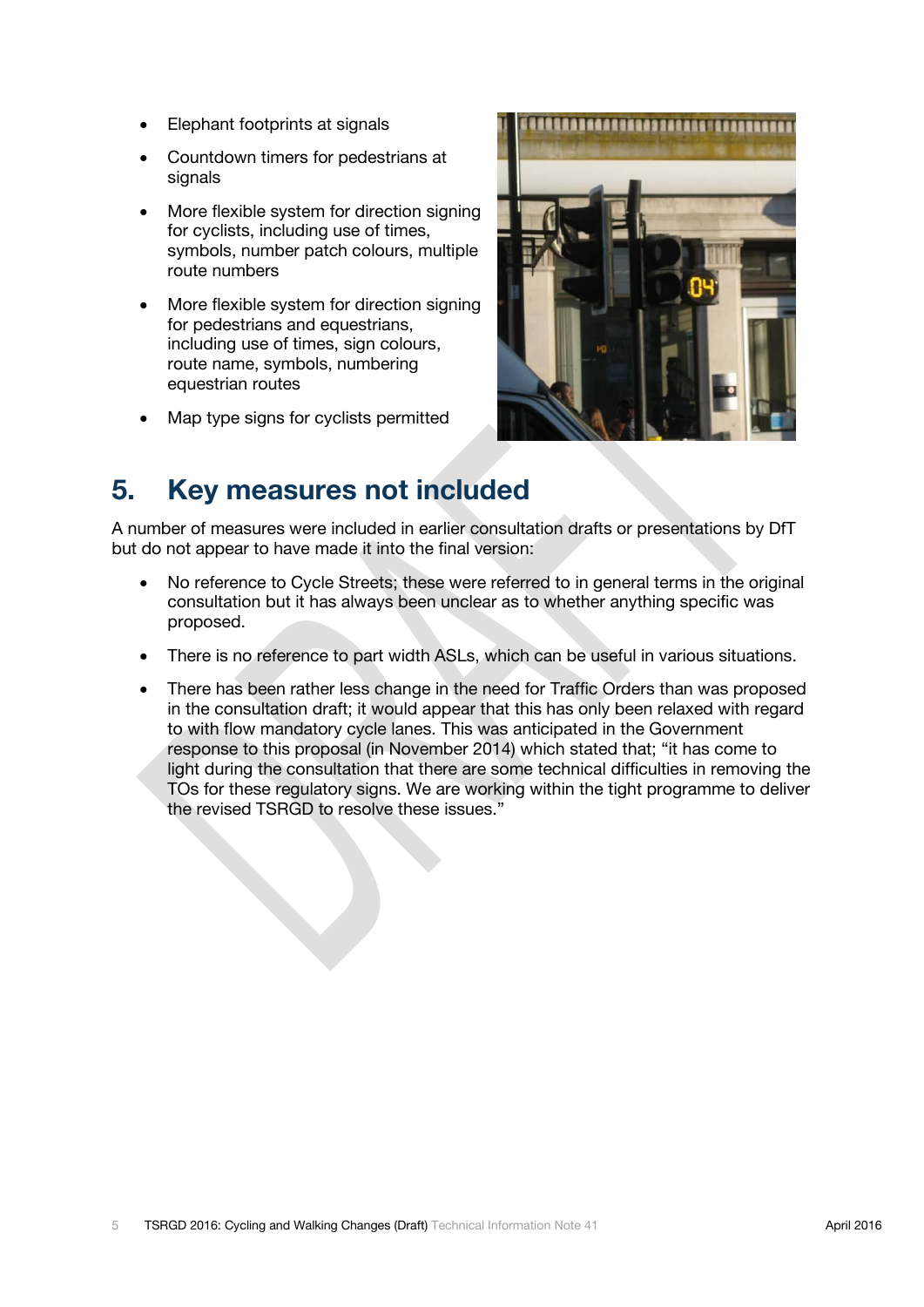# **APPENDIX: Detailed changes**

| <b>Sign</b>                 | <b>Diagram</b><br><b>Number</b> | <b>Schedule</b> | Part           | <b>Item</b>    | <b>Key changes</b>                                                                    |
|-----------------------------|---------------------------------|-----------------|----------------|----------------|---------------------------------------------------------------------------------------|
| No Entry except cycles      | 616                             | 3               | $\overline{2}$ | 10             | Plate options include: "cycles", "buses and cycles", "local buses and                 |
|                             | 954.4                           | 3               | 3              | 11             | cycles"                                                                               |
| Cycles prohibited           | 951                             | 3               | $\overline{2}$ | 21             | Smaller sign size - 150 min (was 270)                                                 |
| Pedestrians prohibited      | 625.1                           | 3               | $\overline{2}$ | 22             | Smaller sign size - 150 min (was 300)                                                 |
| Cycles only                 | 955                             | 3               | $\overline{2}$ | 28             | Smaller sign size - 100 min (was 150)                                                 |
| Cycle tracks and adjacent / | 955, 956,                       | 3               | $\overline{2}$ | 28             | Removed illumination requirement for sign other than where it is                      |
| shared use paths            | 957                             | 3               | 4              | 4(5)           | mounted on a bollard fitted with a means of internal lighting.                        |
| Routes used by cycles,      | 956.1                           | 3               | $\overline{2}$ | 30             | New signs                                                                             |
| pedestrians, horses / horse | 956.2                           | 3               | $\overline{2}$ | 31             |                                                                                       |
| drawn vehicles              |                                 |                 |                |                |                                                                                       |
| Pedestrian and cycle zone   | 618.3C                          | 8               | $\overline{2}$ | $\overline{c}$ | New sign                                                                              |
| Contraflow cycling without  | 960.2                           | 9               | 4              | $\overline{7}$ | New sign                                                                              |
| segregation                 |                                 |                 |                |                |                                                                                       |
| Contra-flow bus and cycle   | 960                             | $\overline{9}$  | $\overline{4}$ | 8              | Cycle symbol is now shown on standard diagram, although with option                   |
| lane                        |                                 |                 |                |                | of omitting it; which may encourage LHAs to permit cycles more often.                 |
| Mandatory cycle lane        | 1049B                           | 9               | 6              | $\overline{7}$ | Wider cycle lane markings - mandatory cycle lane marking may be 250<br>wide (was 150) |
| Mandatory cycle lane        | 1049B                           | 9               | $6\phantom{1}$ | $\overline{7}$ | TO no longer needed for a with flow mandatory cycle lane. However, it                 |
|                             |                                 | 9               |                | 12             | would appear that a TO is still needed for contraflow cycling and for                 |
|                             |                                 | 9               | 8              |                | 'except cycles' exemptions on other signs.                                            |
| 'Play Street' marking       | 1046.1                          | 9               | 6              | 18             | Marking now appears in its own right, rather than as a variant of 1046                |
| 20mph zones                 | 674                             | 10              | $\overline{c}$ | 5              | 20mph repeater signs of carriageway roundels are counted as traffic                   |
|                             |                                 | 10              | 4              |                | calming features                                                                      |
|                             |                                 |                 |                |                |                                                                                       |
| Shared space sign           | 886                             | 11              | $\overline{2}$ | 29             | New advisory sign: road ahead where motorists, cyclists and                           |
|                             |                                 |                 |                |                | pedestrians should expect to share the same space                                     |
| Numbered route for pedal    | 2602.2                          | 11              | $\overline{2}$ | 39             | Identification numbers of routes may include capital letters                          |
| cycles                      |                                 |                 |                |                | If not a national or regional route, route number and patch may be in                 |

1 TSRGD 2016: Cycling and Walking Changes (Draft) Technical Information Note 41 **April 2016** April 2016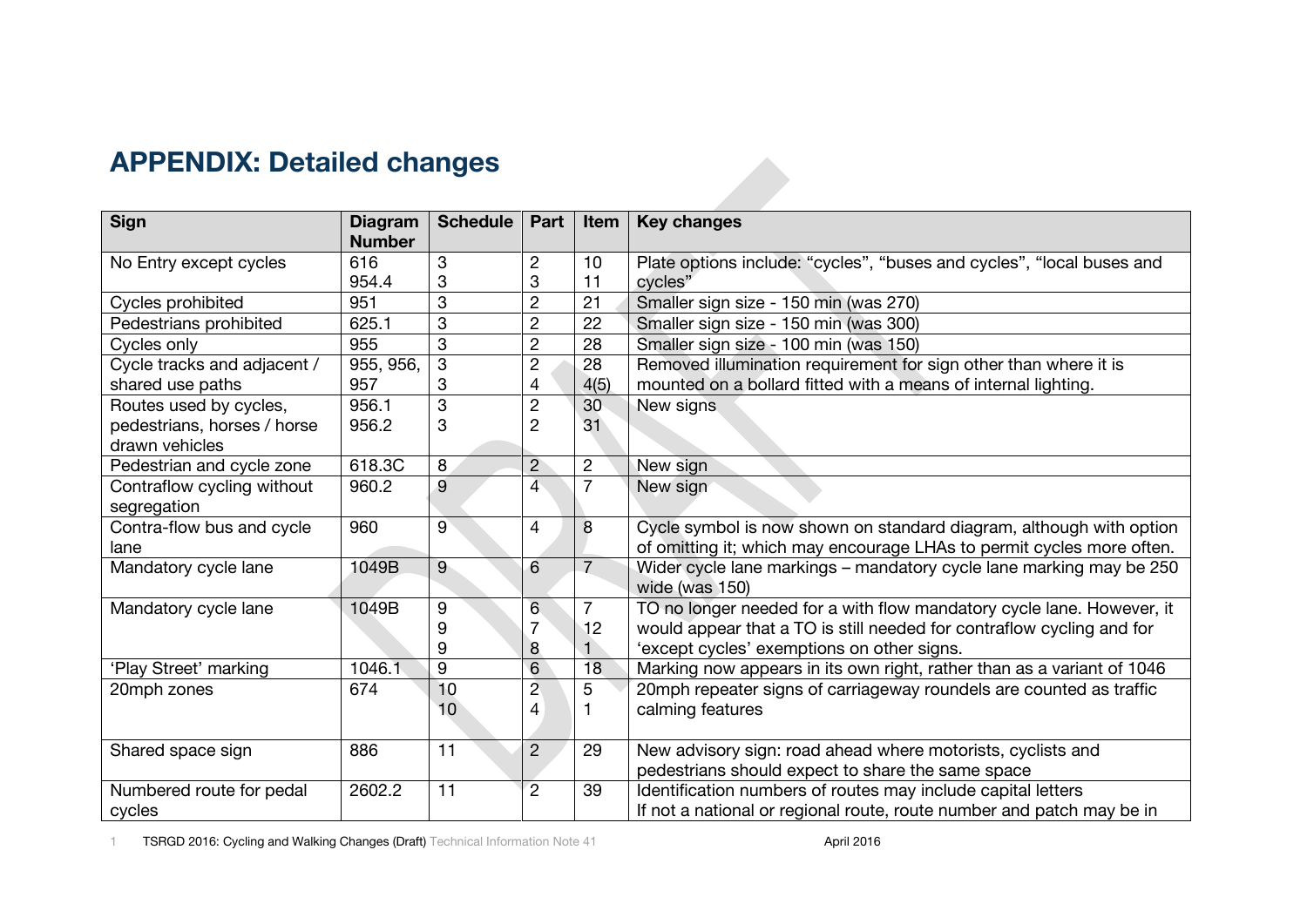| <b>Sign</b>                                                                            | <b>Diagram</b><br><b>Number</b> | Schedule        | Part           | Item            | <b>Key changes</b>                                                                                                                                                                                                                                                                                                                                                                                                                                                                                                                                                                                                                                       |
|----------------------------------------------------------------------------------------|---------------------------------|-----------------|----------------|-----------------|----------------------------------------------------------------------------------------------------------------------------------------------------------------------------------------------------------------------------------------------------------------------------------------------------------------------------------------------------------------------------------------------------------------------------------------------------------------------------------------------------------------------------------------------------------------------------------------------------------------------------------------------------------|
|                                                                                        |                                 |                 |                |                 | any contrasting colour                                                                                                                                                                                                                                                                                                                                                                                                                                                                                                                                                                                                                                   |
| <b>Cyclists Dismount and</b><br>cyclists rejoin carriageway                            | 966                             | 11              | $\overline{2}$ | 46              | Smaller x-height allowed - 30 (was 40)                                                                                                                                                                                                                                                                                                                                                                                                                                                                                                                                                                                                                   |
| Half width centre lines                                                                | 1004                            | 11              | 4              | $\overline{c}$  | Width of 50mm permitted on cycle track                                                                                                                                                                                                                                                                                                                                                                                                                                                                                                                                                                                                                   |
| Cycle lanes through<br>junctions                                                       | 1010                            | $\overline{11}$ | $\overline{4}$ | $\overline{10}$ | May be used to designate the division between the main carriageway<br>and a cycle lane through a junction                                                                                                                                                                                                                                                                                                                                                                                                                                                                                                                                                |
| Cycle lane, track or route                                                             | 1057                            | 11              | 4              | 28              | No requirement any associated signing / lining to go with it                                                                                                                                                                                                                                                                                                                                                                                                                                                                                                                                                                                             |
| Number of cycle route,<br>surface marking                                              | 1057.1                          | 11              | $\overline{4}$ | 29              | New surface marking; may include letters as well as numbers<br>No requirement any associated signing / lining to go with it                                                                                                                                                                                                                                                                                                                                                                                                                                                                                                                              |
| Direction arrow for cyclists                                                           | 1059                            | 11              | $\overline{4}$ | 32              | No requirement any associated signing / lining to go with it                                                                                                                                                                                                                                                                                                                                                                                                                                                                                                                                                                                             |
| Cyclist direction signs - but<br>may also include pedestrian<br>and equestrian symbols | Various                         | $\overline{12}$ | $\overline{2}$ | 8               | Min x height now 25 (was 30)<br>New system for sign layouts<br>Identification numbers of routes may include capital letters<br>If not a national or regional route, route number and patch may be in<br>any contrasting colour<br>May include a symbol of any appropriate design and colour with a<br>height not exceeding that of the pedal cycle symbol<br>Permits use of times on signs<br>Additional route numbers in separate patches may be shown alongside<br>the route number patch Part 11/3<br>Equestrian routes may now be numbered, so potential to have signage<br>with both cycle route numbers and equestrian route numbers! Part<br>11/5 |
| Pedestrians / equestrians<br>direction signs                                           | Various                         | 12              | $\overline{c}$ | 9               | Min x height now 25 (was 30)<br>New system for sign layouts<br>The background, border and any chevron, legend, symbol or logo may<br>be in any contrasting colours<br>The name or description of a route for pedestrians or horse riders and<br>an identifying symbol of a route in any combination may be used<br>Permits use of times on signs<br>Equestrian routes may now be numbered Part 11/5                                                                                                                                                                                                                                                      |
| Indication of a route for<br>cyclists through a road                                   | 2601.2                          | 12              | 28             | 20              | Whilst the sign diagrams illustrate a slip road crossing, the notes state<br>that the symbols indicating the road layout and the route for cyclists                                                                                                                                                                                                                                                                                                                                                                                                                                                                                                      |

2 TSRGD 2016: Cycling and Walking Changes (Draft) Technical Information Note 41 April 2016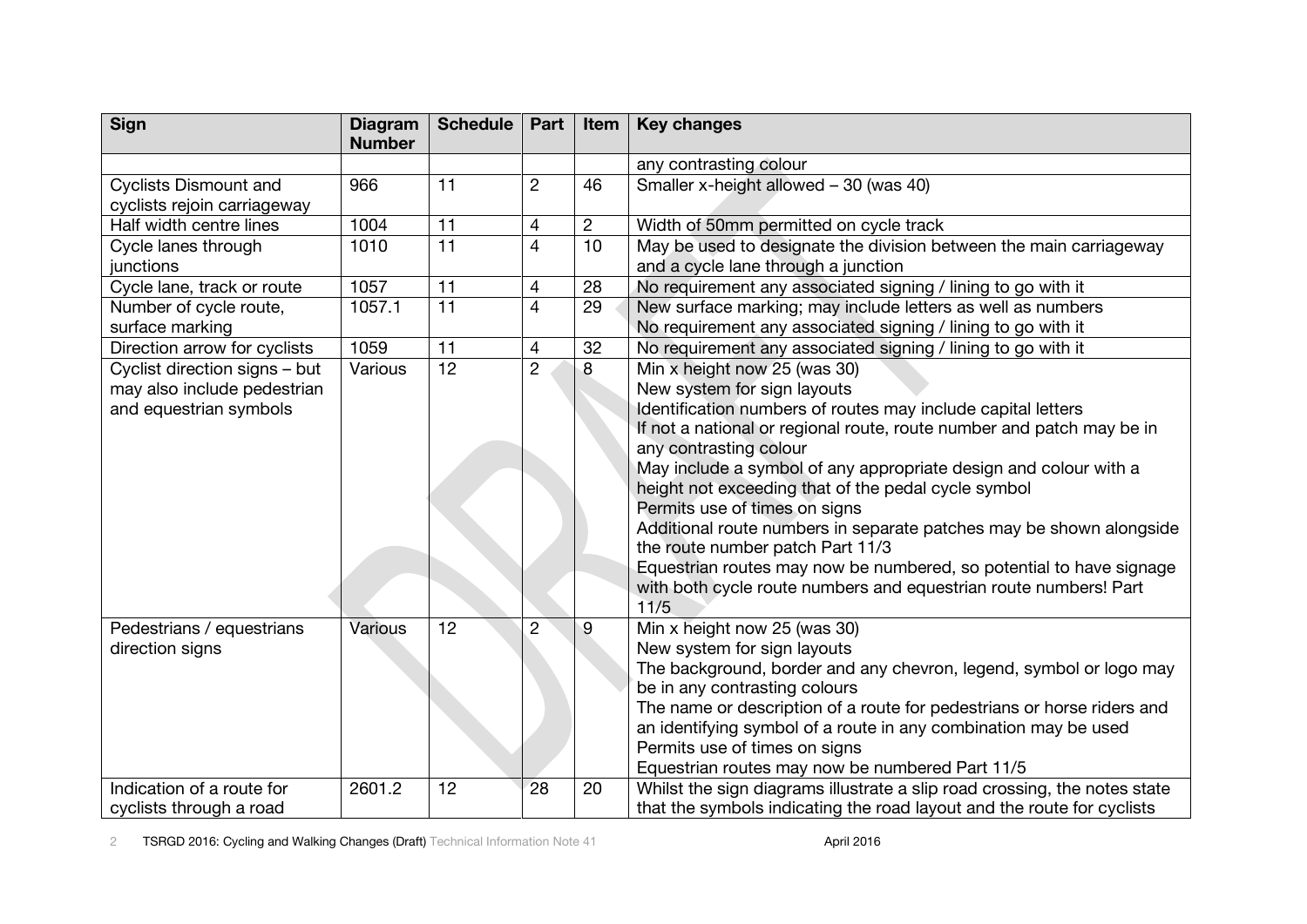| <b>Sign</b>                                                                                       | <b>Diagram</b><br><b>Number</b> | <b>Schedule</b> | Part             | Item           | <b>Key changes</b>                                                                                                                                                                                                   |
|---------------------------------------------------------------------------------------------------|---------------------------------|-----------------|------------------|----------------|----------------------------------------------------------------------------------------------------------------------------------------------------------------------------------------------------------------------|
| junction ahead                                                                                    |                                 |                 |                  |                | may be varied as appropriate except the individual symbol widths,<br>effectively enabling creation of a map type sign for any junction                                                                               |
| Zebra crossing of cycle track                                                                     | 1001.4                          | 14              | $\mathbf{1}$     | 25             | A Zebra across a cycle track does not need the zig-zag markings or the<br>Belisha beacons                                                                                                                            |
| Mirror at traffic signals<br>warning of the presence of<br>cyclists                               |                                 | 14              | $\mathbf{1}$     | 27             | <b>New</b>                                                                                                                                                                                                           |
| At ASL cyclists can cross 1st<br>stop line anywhere                                               | 1001.2                          | 14              | $\mathbf{1}$     | 30             | Cyclists do not need to stop at the first stop line.                                                                                                                                                                 |
| Red cycle aspect on cycle<br>signals                                                              | 3000.2                          | 14              | $\overline{c}$   | 3              | Now permitted                                                                                                                                                                                                        |
| Low-level mini cycle signals                                                                      | 3000.2A                         | 14              | $\overline{2}$   | $\overline{4}$ | Does not appear to include option of filter arrows for cyclists on mini<br>signals, but appears to be allowed on full size cycle signals                                                                             |
| Pelican crossings                                                                                 | 4002.1                          | 14<br>14        | $\mathbf 2$<br>1 | 9<br>9(2a)     | Flashing green pedestrian is no longer permitted.                                                                                                                                                                    |
| Pedestrian countdown unit<br>indicating to pedestrians the<br>time remaining to cross the<br>road | 4002.1A                         | 14              | $\overline{2}$   | 10             | <b>New</b>                                                                                                                                                                                                           |
| Depth of ASLs                                                                                     | $1001.2+$                       | 14              | $\overline{2}$   | 48             | Max depth now 7.5m (was 5m)                                                                                                                                                                                          |
| ASL with no gate or lead in<br>lane                                                               | 1001.2B                         | 14              | $\overline{2}$   | 49             |                                                                                                                                                                                                                      |
| ASL gate marking                                                                                  | 1001.2A                         | 14              | $\overline{2}$   | 50             |                                                                                                                                                                                                                      |
| Location of zig-zag markings                                                                      | 1001.3<br>1001.4<br>1001.5      | 14              | $\overline{2}$   | 51<br>52<br>53 | The zig-zag lines may to be placed up to 2 metres from the edge of the<br>carriageway to allow cyclists to ride on the nearside of the lines                                                                         |
| Parallel pedestrian / cycle                                                                       | 1001.5                          | 14              | $\overline{c}$   | 53             | <b>New</b>                                                                                                                                                                                                           |
| crossing                                                                                          |                                 | 14              | $\mathbf{1}$     | 22             | However, Part 1/22 only requires drivers to give way to cyclists (and<br>pedestrians) who are already on the crossing; whilst that works well for<br>slower moving pedestrians it is less appropriate for cyclists.  |
| <b>Elephant footprints</b>                                                                        | 1055.3                          | 14              | $\overline{c}$   | 57             | To indicate route for vehicular traffic consisting solely of pedal cyclists<br>across a signal controlled junction, or route for vehicular traffic<br>consisting solely of pedal cyclists across a Parallel crossing |

3 TSRGD 2016: Cycling and Walking Changes (Draft) Technical Information Note 41 April 2016